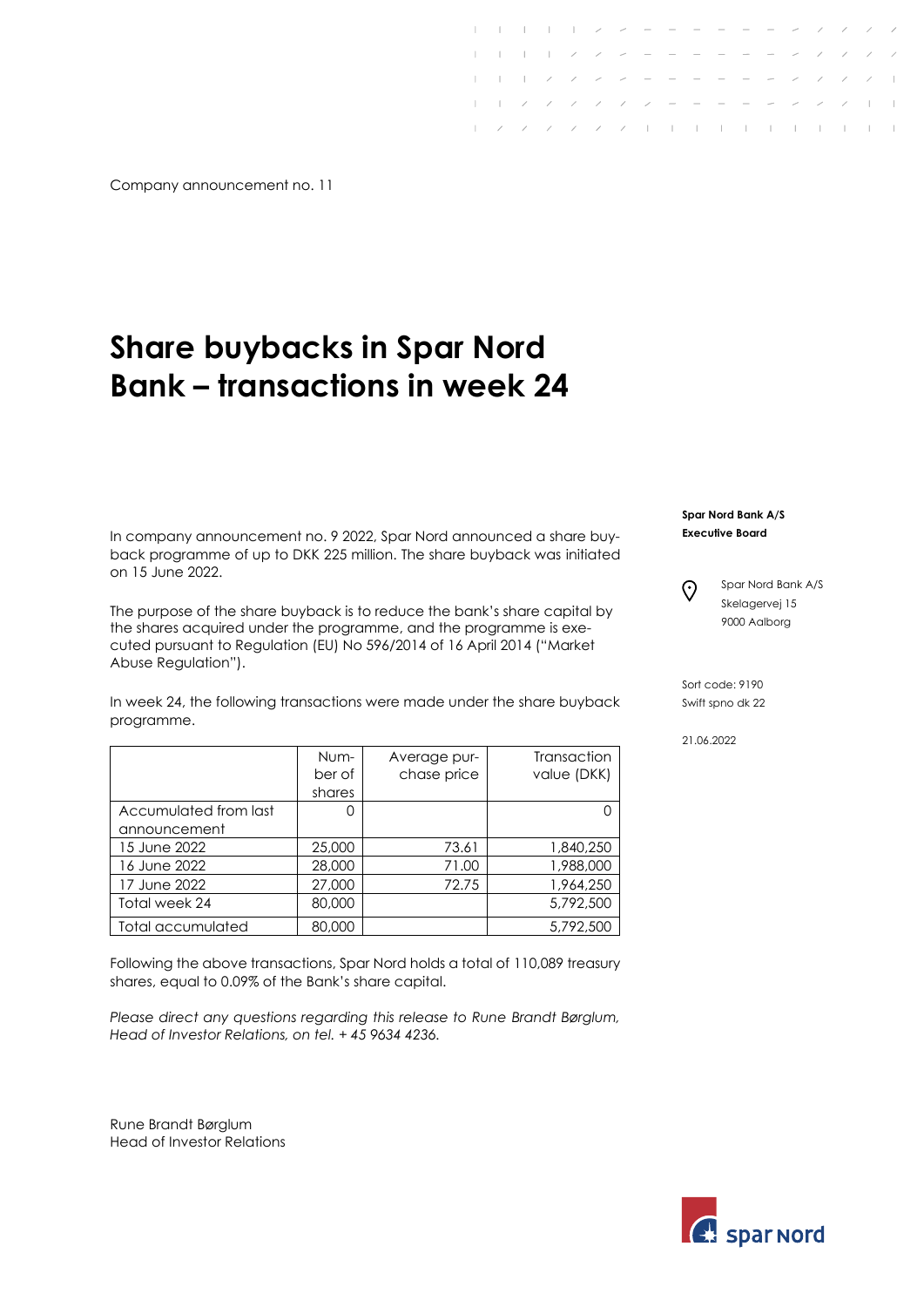|  |  |  |  |  |  | / / / /                 / / /    |  |  |  |
|--|--|--|--|--|--|----------------------------------|--|--|--|
|  |  |  |  |  |  | トーフフラフフラー ニーニングファー               |  |  |  |
|  |  |  |  |  |  | レンシン スープ・スープ コート・トート トート・トート・トート |  |  |  |

## **Appendix – transaction data**

| Volume | Price | <b>Venue</b> | <b>Time CET</b>  |
|--------|-------|--------------|------------------|
| 218    | 75    | <b>XCSE</b>  | 20220615 9:01:20 |
| 108    | 74,2  | <b>XCSE</b>  | 20220615 9:01:32 |
| 30     | 74,1  | <b>XCSE</b>  | 20220615 9:01:32 |
| 78     | 74,1  | <b>XCSE</b>  | 20220615 9:01:32 |
| 109    | 72,6  | <b>XCSE</b>  | 20220615 9:03:32 |
| 110    | 72,2  | XCSE         | 20220615 9:06:36 |
| 110    | 72    | <b>XCSE</b>  | 20220615 9:06:36 |
| 110    | 72,2  | <b>XCSE</b>  | 20220615 9:06:36 |
| 110    | 71,9  | <b>XCSE</b>  | 20220615 9:09:36 |
| 102    | 71,9  | <b>XCSE</b>  | 20220615 9:09:36 |
| 26     | 71,5  | <b>XCSE</b>  | 20220615 9:11:56 |
| 150    | 72,2  | <b>XCSE</b>  | 20220615 9:17:45 |
| 55     | 72,2  | <b>XCSE</b>  | 20220615 9:17:45 |
| 210    | 72,2  | <b>XCSE</b>  | 20220615 9:18:03 |
| 108    | 72,2  | <b>XCSE</b>  | 20220615 9:18:03 |
| 76     | 72,2  | <b>XCSE</b>  | 20220615 9:20:27 |
| 32     | 72,2  | <b>XCSE</b>  | 20220615 9:20:27 |
| 76     | 72,1  | <b>XCSE</b>  | 20220615 9:20:27 |
| 33     | 72    | <b>XCSE</b>  | 20220615 9:20:27 |
| 110    | 71,4  | <b>XCSE</b>  | 20220615 9:23:13 |
| 103    | 71,3  | <b>XCSE</b>  | 20220615 9:23:13 |
| 103    | 71,3  | <b>XCSE</b>  | 20220615 9:25:21 |
| 106    | 71,2  | <b>XCSE</b>  | 20220615 9:27:02 |
| 101    | 71,3  | <b>XCSE</b>  | 20220615 9:33:15 |
| 100    | 71,3  | <b>XCSE</b>  | 20220615 9:33:15 |
| 101    | 72,2  | <b>XCSE</b>  | 20220615 9:41:48 |
| 109    | 72,1  | <b>XCSE</b>  | 20220615 9:41:48 |
| 109    | 72,2  | <b>XCSE</b>  | 20220615 9:47:13 |
| 108    | 72,1  | <b>XCSE</b>  | 20220615 9:47:16 |
| 102    | 72    | <b>XCSE</b>  | 20220615 9:47:16 |
| 110    | 71,9  | <b>XCSE</b>  | 20220615 9:47:16 |
| 61     | 71,9  | <b>XCSE</b>  | 20220615 9:49:15 |
| 49     | 71,9  | <b>XCSE</b>  | 20220615 9:49:15 |

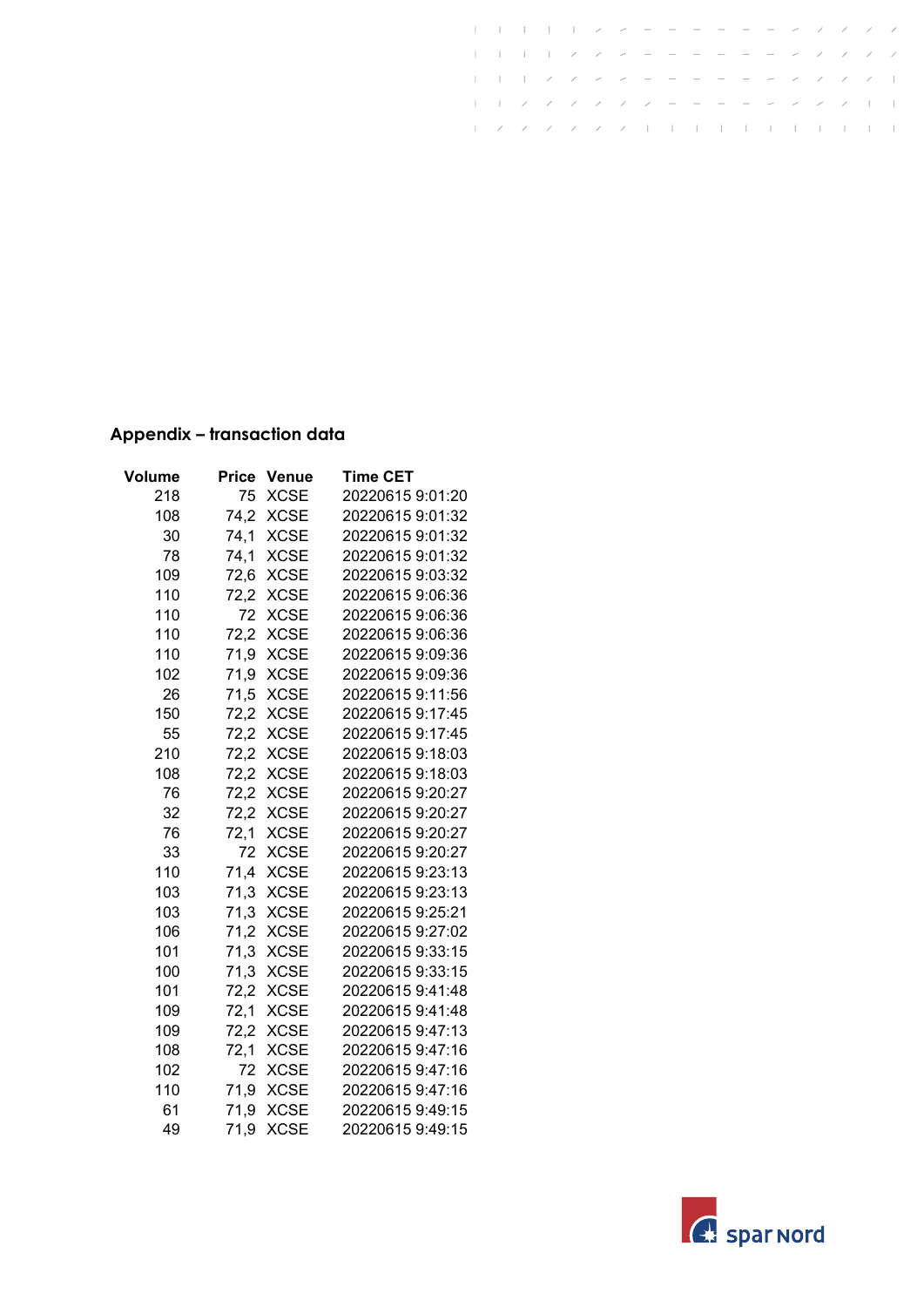| 217 | 72.4 | XCSE        | 20220615 10:06:34 |
|-----|------|-------------|-------------------|
| 217 | 72,4 | <b>XCSE</b> | 20220615 10:06:34 |
| 218 | 72,4 | <b>XCSE</b> | 20220615 10:06:34 |
| 109 | 72,2 | <b>XCSE</b> | 20220615 10:06:51 |
| 190 | 72,4 | <b>XCSE</b> | 20220615 10:14:28 |
| 302 | 72,9 | <b>XCSE</b> | 20220615 10:28:52 |
| 204 | 72,9 | <b>XCSE</b> | 20220615 10:29:21 |
| 103 | 72,9 | XCSE        | 20220615 10:29:21 |
| 104 | 72,5 | XCSE        | 20220615 10:30:11 |
| 108 | 72,7 | <b>XCSE</b> | 20220615 10:31:03 |
| 106 | 73,4 | <b>XCSE</b> | 20220615 10:33:12 |
| 101 | 73,4 | <b>XCSE</b> | 20220615 10:35:39 |
| 109 | 73,4 | <b>XCSE</b> | 20220615 10:40:13 |
| 216 | 74,1 | <b>XCSE</b> | 20220615 10:46:17 |
| 106 | 73,5 | <b>XCSE</b> | 20220615 10:54:59 |
| 3   | 73,5 | <b>XCSE</b> | 20220615 10:54:59 |
| 106 | 73,5 | XCSE        | 20220615 10:54:59 |
| 109 | 73,4 | <b>XCSE</b> | 20220615 10:56:54 |
| 108 | 73,3 | <b>XCSE</b> | 20220615 10:56:54 |
| 108 | 73   | <b>XCSE</b> | 20220615 11:03:19 |
| 58  | 72,8 | <b>XCSE</b> | 20220615 11:30:37 |
| 48  | 72,8 | <b>XCSE</b> | 20220615 11:30:37 |
| 283 | 73,5 | <b>XCSE</b> | 20220615 11:43:57 |
| 130 | 73,5 | <b>XCSE</b> | 20220615 11:43:57 |
| 126 | 73,5 | XCSE        | 20220615 11:50:32 |
| 450 | 73,5 | <b>XCSE</b> | 20220615 11:50:32 |
| 31  | 73,5 | <b>XCSE</b> | 20220615 11:50:32 |
| 35  | 73,5 | <b>XCSE</b> | 20220615 11:50:32 |
| 208 | 73,5 | <b>XCSE</b> | 20220615 11:54:11 |
| 55  | 73,6 | <b>XCSE</b> | 20220615 12:01:44 |
| 156 | 73,6 | <b>XCSE</b> | 20220615 12:02:30 |
| 5   | 73,6 | <b>XCSE</b> | 20220615 12:02:30 |
| 50  | 73,6 | <b>XCSE</b> | 20220615 12:02:30 |
| 148 | 73,6 | <b>XCSE</b> | 20220615 12:02:30 |
| 102 | 73,9 | <b>XCSE</b> | 20220615 12:14:11 |
| 102 | 73,7 | XCSE        | 20220615 12:22:16 |
| 1   | 73,7 | <b>XCSE</b> | 20220615 12:22:16 |
| 103 | 73,7 | <b>XCSE</b> | 20220615 12:22:16 |
| 285 | 73,6 | <b>XCSE</b> | 20220615 12:28:20 |
| 23  | 73,6 | <b>XCSE</b> | 20220615 12:28:20 |
| 80  | 73,5 | <b>XCSE</b> | 20220615 12:35:11 |
| 24  | 73,5 | <b>XCSE</b> | 20220615 12:35:11 |
| 108 | 73,5 | <b>XCSE</b> | 20220615 12:35:48 |
| 206 | 73,6 | <b>XCSE</b> | 20220615 12:44:29 |
| 106 | 73,5 | <b>XCSE</b> | 20220615 12:47:40 |

 $\mathbf{I}$ 

 $\mathbf{I}$  $\mathbf{I}$  $\pm$  $\pm$   $\overline{1}$ 

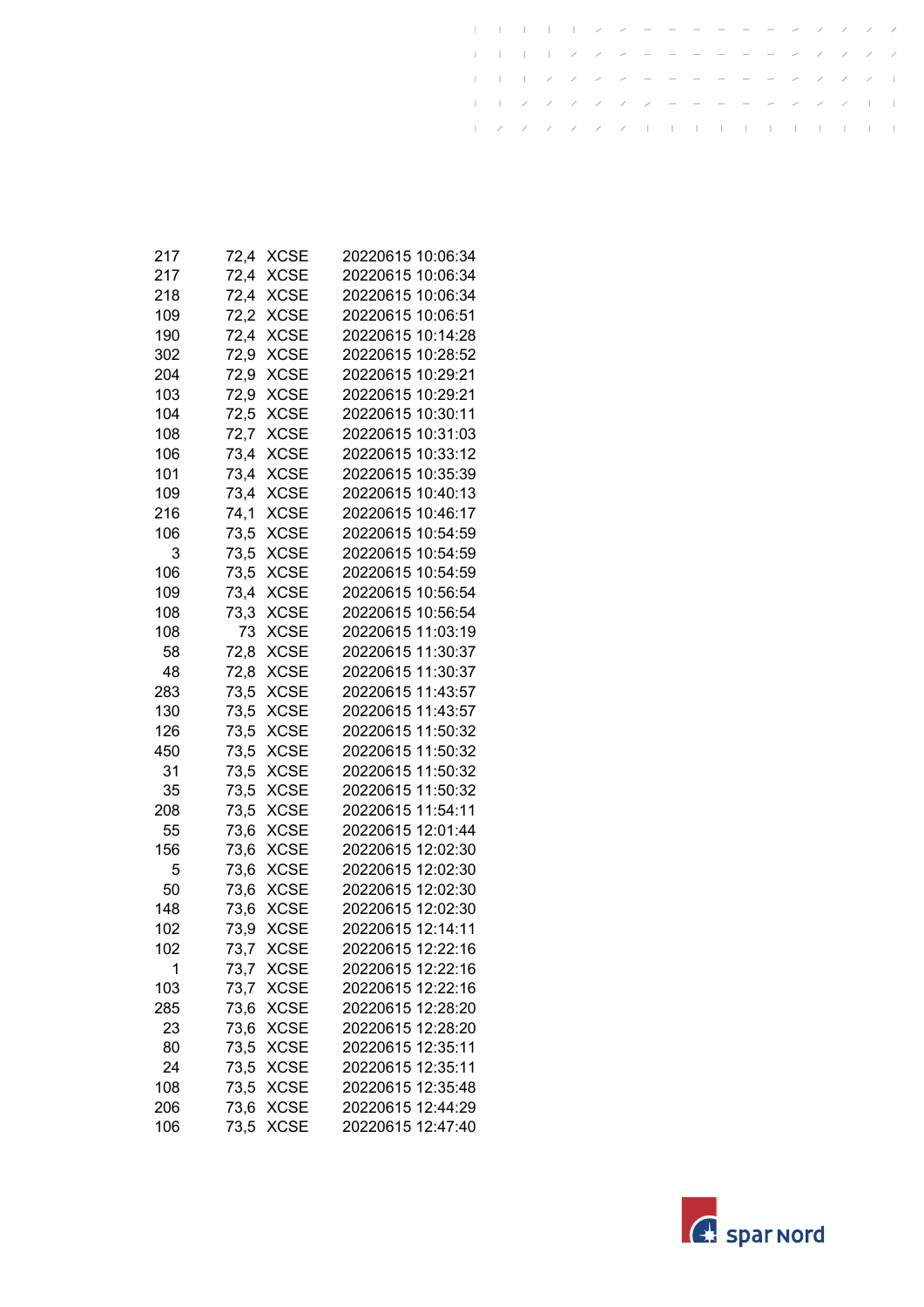| 80  | 73,6 | XCSE        | 20220615 13:07:49 |
|-----|------|-------------|-------------------|
| 105 | 73,8 | <b>XCSE</b> | 20220615 13:11:58 |
| 42  | 73,8 | <b>XCSE</b> | 20220615 13:11:58 |
| 108 | 74   | <b>XCSE</b> | 20220615 13:18:20 |
| 89  | 73,9 | <b>XCSE</b> | 20220615 13:34:46 |
| 235 | 73,9 | <b>XCSE</b> | 20220615 13:34:46 |
| 754 | 74   | <b>XCSE</b> | 20220615 13:37:31 |
| 110 | 74   | XCSE        | 20220615 13:37:32 |
| 101 | 73,8 | XCSE        | 20220615 13:48:20 |
| 100 | 73,8 | <b>XCSE</b> | 20220615 13:48:20 |
| 7   | 73,8 | <b>XCSE</b> | 20220615 13:48:20 |
| 108 | 73,7 | <b>XCSE</b> | 20220615 13:51:27 |
| 105 | 73,7 | <b>XCSE</b> | 20220615 13:51:27 |
| 106 | 73,5 | <b>XCSE</b> | 20220615 13:53:19 |
| 95  | 73,3 | <b>XCSE</b> | 20220615 14:00:57 |
| 165 | 73,3 | XCSE        | 20220615 14:02:52 |
| 48  | 73,3 | <b>XCSE</b> | 20220615 14:02:52 |
| 206 | 73,5 | <b>XCSE</b> | 20220615 14:05:59 |
| 98  | 73,3 | <b>XCSE</b> | 20220615 14:06:01 |
| 208 | 73,4 | <b>XCSE</b> | 20220615 14:11:05 |
| 206 | 73,4 | <b>XCSE</b> | 20220615 14:11:05 |
| 103 | 73,3 | <b>XCSE</b> | 20220615 14:11:31 |
| 103 | 73,3 | <b>XCSE</b> | 20220615 14:11:31 |
| 209 | 73,3 | XCSE        | 20220615 14:11:31 |
| 210 | 73,3 | XCSE        | 20220615 14:11:45 |
| 105 | 73,3 | <b>XCSE</b> | 20220615 14:11:45 |
| 105 | 73,1 | <b>XCSE</b> | 20220615 14:13:04 |
| 154 | 73,1 | <b>XCSE</b> | 20220615 14:30:42 |
| 59  | 73,1 | <b>XCSE</b> | 20220615 14:30:42 |
| 103 | 73,1 | <b>XCSE</b> | 20220615 14:30:42 |
| 98  | 73,1 | <b>XCSE</b> | 20220615 14:30:42 |
| 50  | 73,4 | <b>XCSE</b> | 20220615 14:55:43 |
| 53  | 73,2 | <b>XCSE</b> | 20220615 15:03:32 |
| 149 | 73,2 | <b>XCSE</b> | 20220615 15:06:18 |
| 53  | 73,2 | <b>XCSE</b> | 20220615 15:06:18 |
| 72  | 73,2 | <b>XCSE</b> | 20220615 15:06:18 |
| 103 | 73,4 | <b>XCSE</b> | 20220615 15:22:24 |
| 217 | 73,3 | <b>XCSE</b> | 20220615 15:25:25 |
| 107 | 73,4 | <b>XCSE</b> | 20220615 15:33:22 |
| 430 | 73,3 | <b>XCSE</b> | 20220615 15:33:56 |
| 315 | 73,3 | <b>XCSE</b> | 20220615 15:33:56 |
| 106 | 73,4 | <b>XCSE</b> | 20220615 15:41:15 |
| 101 | 73,4 | <b>XCSE</b> | 20220615 15:42:48 |
| 105 | 73,4 | <b>XCSE</b> | 20220615 15:46:11 |
| 212 | 73,3 | <b>XCSE</b> | 20220615 15:48:13 |

 $\mathbf{I}$ 

 $\mathbf{I}$  $\mathbf{I}$  $\pm$  $\pm$   $\overline{1}$ 

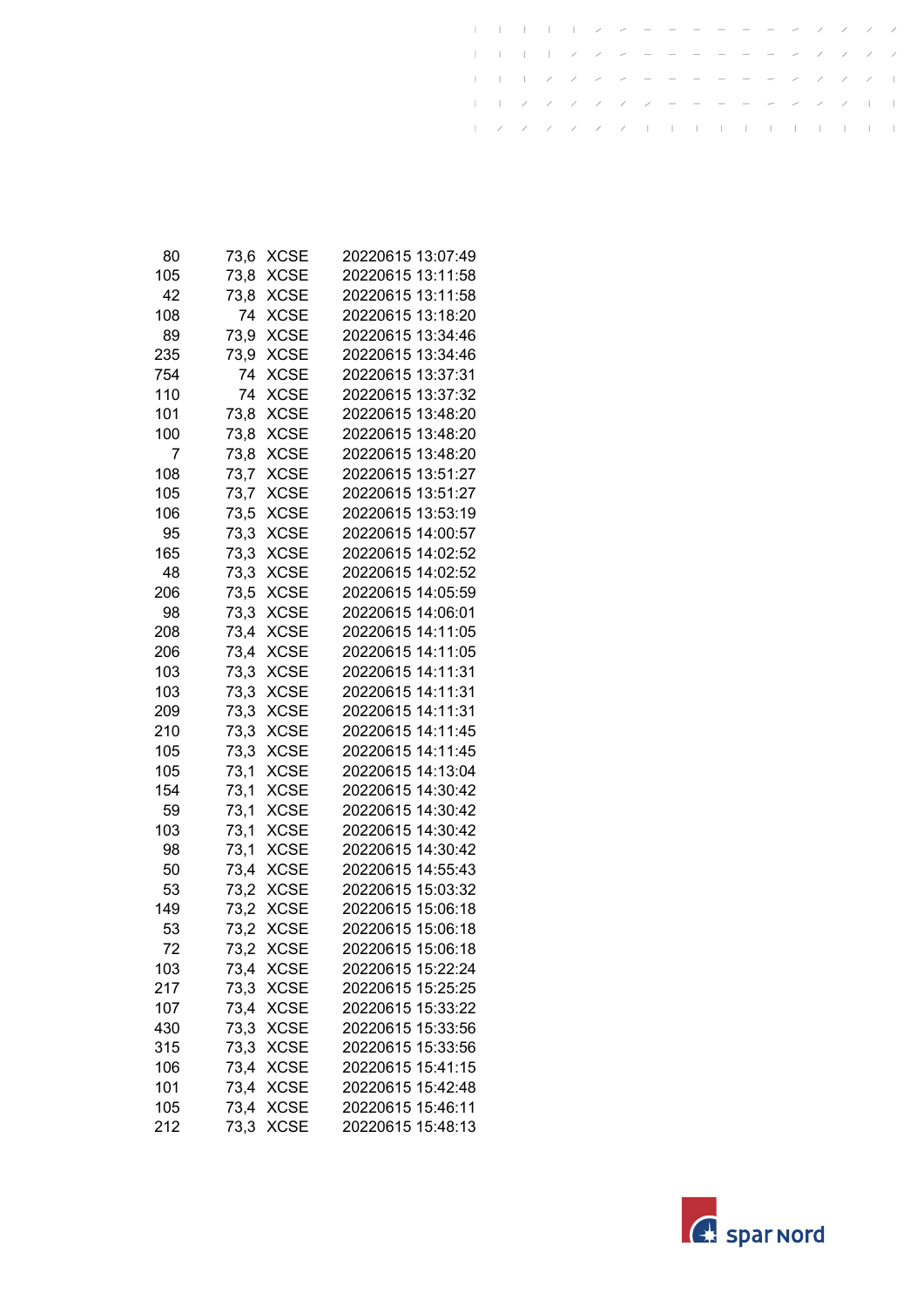| 219 | 73,3 | <b>XCSE</b> | 20220615 15:48:13 |
|-----|------|-------------|-------------------|
| 41  | 73,5 | <b>XCSE</b> | 20220615 15:50:04 |
| 288 | 73,5 | <b>XCSE</b> | 20220615 15:50:04 |
| 41  | 73,5 | <b>XCSE</b> | 20220615 15:50:04 |
| 106 | 73,4 | <b>XCSE</b> | 20220615 15:50:58 |
| 102 | 73.4 | <b>XCSE</b> | 20220615 15:51:11 |
| 150 | 74   | <b>XCSE</b> | 20220615 15:55:39 |
| 151 | 74   | <b>XCSE</b> | 20220615 15:55:39 |
| 23  | 74   | <b>XCSE</b> | 20220615 15:57:59 |
| 86  | 74   | <b>XCSE</b> | 20220615 15:59:46 |
| 135 | 74   | <b>XCSE</b> | 20220615 15:59:46 |
| 135 | 74   | <b>XCSE</b> | 20220615 15:59:46 |
| 281 | 74   | <b>XCSE</b> | 20220615 15:59:46 |
| 248 | 74,4 | <b>XCSE</b> | 20220615 16:03:38 |
| 58  | 74,4 | <b>XCSE</b> | 20220615 16:08:04 |
| 7   | 74,5 | <b>XCSE</b> | 20220615 16:08:09 |
| 58  | 74,5 | <b>XCSE</b> | 20220615 16:08:09 |
| 59  | 74,6 | <b>XCSE</b> | 20220615 16:08:36 |
| 211 | 74,6 | <b>XCSE</b> | 20220615 16:08:36 |
| 134 | 74,6 | <b>XCSE</b> | 20220615 16:08:36 |
| 134 | 74,6 | <b>XCSE</b> | 20220615 16:08:36 |
| 110 | 74,6 | <b>XCSE</b> | 20220615 16:08:37 |
| 101 | 74,6 | <b>XCSE</b> | 20220615 16:08:37 |
| 100 | 74,5 | <b>XCSE</b> | 20220615 16:12:39 |
| 26  | 74,5 | <b>XCSE</b> | 20220615 16:14:03 |
| 75  | 74,5 | <b>XCSE</b> | 20220615 16:14:03 |
| 102 | 74,5 | <b>XCSE</b> | 20220615 16:15:27 |
| 55  | 74,5 | <b>XCSE</b> | 20220615 16:16:45 |
| 2   | 74,5 | <b>XCSE</b> | 20220615 16:17:34 |
| 115 | 74,5 | <b>XCSE</b> | 20220615 16:17:34 |
| 121 | 74,5 | <b>XCSE</b> | 20220615 16:19:11 |
| 72  | 74,5 | <b>XCSE</b> | 20220615 16:19:11 |
| 49  | 74,5 | <b>XCSE</b> | 20220615 16:19:12 |
| 102 | 74,5 | <b>XCSE</b> | 20220615 16:19:15 |
| 17  | 74,5 | <b>XCSE</b> | 20220615 16:19:35 |
| 91  | 74,5 | <b>XCSE</b> | 20220615 16:19:35 |
| 103 | 74,5 | <b>XCSE</b> | 20220615 16:20:36 |
| 107 | 74,5 | <b>XCSE</b> | 20220615 16:20:49 |
| 61  | 74,5 | <b>XCSE</b> | 20220615 16:21:59 |
| 45  | 74,5 | <b>XCSE</b> | 20220615 16:22:18 |
| 95  | 74,7 | <b>XCSE</b> | 20220615 16:25:51 |
| 54  | 74,7 | <b>XCSE</b> | 20220615 16:26:02 |
| 770 | 74,7 | <b>XCSE</b> | 20220615 16:28:58 |
| 477 | 74,7 | <b>XCSE</b> | 20220615 16:28:58 |
| 268 | 74,7 | <b>XCSE</b> | 20220615 16:28:58 |

 $\mathbf{I}$ 

 $\mathbf{I}$  $\mathbf{I}$  $\pm$  $\pm$   $\overline{1}$ 

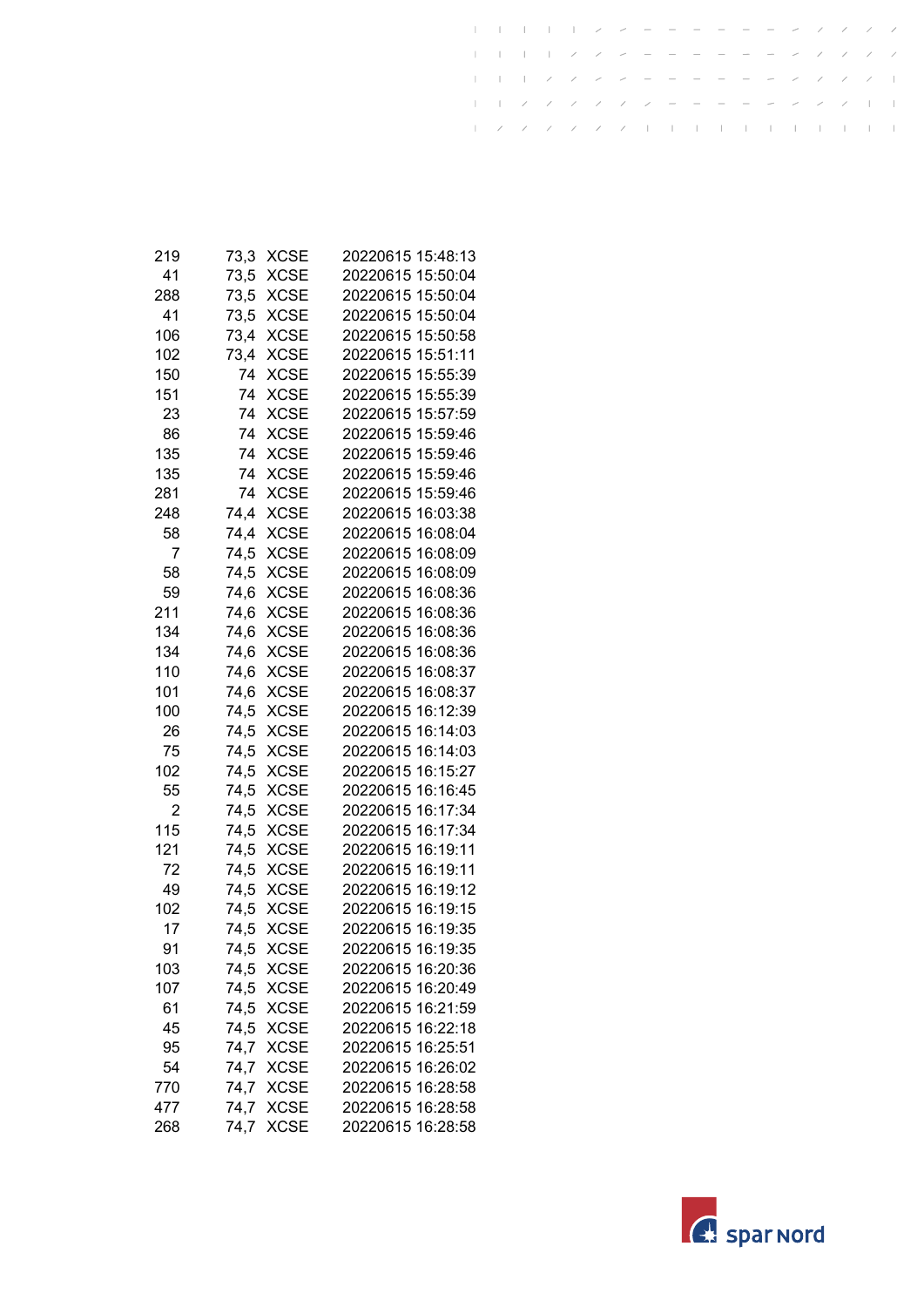| 140    | 74,7         | <b>XCSE</b>  | 20220615 16:28:58 |
|--------|--------------|--------------|-------------------|
| 160    | 74,7         | <b>XCSE</b>  | 20220615 16:28:58 |
| 560    | 74,7         | <b>XCSE</b>  | 20220615 16:28:58 |
| 108    | 74,3         | <b>XCSE</b>  | 20220615 16:36:33 |
| 80     | 74,3         | <b>XCSE</b>  | 20220615 16:36:33 |
| 28     | 74,3         | <b>XCSE</b>  | 20220615 16:36:33 |
| 41     | 74,3         | <b>XCSE</b>  | 20220615 16:36:33 |
| 51     | 74,3         | <b>XCSE</b>  | 20220615 16:36:33 |
| 16     | 74,3         | <b>XCSE</b>  | 20220615 16:36:33 |
| 55     | 74,3         | <b>XCSE</b>  | 20220615 16:36:33 |
| 53     | 74,3         | <b>XCSE</b>  | 20220615 16:36:33 |
| 85     | 74,3         | <b>XCSE</b>  | 20220615 16:41:26 |
| 2400   | 74,3         | <b>XCSE</b>  | 20220615 16:42:32 |
| 50     | 74,3         | <b>XCSE</b>  | 20220615 16:42:32 |
|        |              |              |                   |
| Volume | <b>Price</b> | <b>Venue</b> | <b>Time CET</b>   |
| 102    | 74,4         | <b>XCSE</b>  | 20220616 9:00:14  |
| 106    | 74,2         | <b>XCSE</b>  | 20220616 9:00:56  |
| 101    | 74,1         | <b>XCSE</b>  | 20220616 9:05:22  |
| 104    | 74,1         | <b>XCSE</b>  | 20220616 9:06:37  |
| 122    | 74,1         | <b>XCSE</b>  | 20220616 9:08:04  |
| 202    | 74,1         | <b>XCSE</b>  | 20220616 9:11:18  |
| 105    | 74,1         | <b>XCSE</b>  | 20220616 9:12:28  |
| 212    | 74,3         | <b>XCSE</b>  | 20220616 9:17:17  |
| 308    | 74,3         | <b>XCSE</b>  | 20220616 9:17:17  |
| 101    | 74,2         | <b>XCSE</b>  | 20220616 9:20:22  |
| 102    | 74,2         | <b>XCSE</b>  | 20220616 9:20:22  |
| 102    | 74,2         | <b>XCSE</b>  | 20220616 9:20:22  |
| 105    | 74,1         | <b>XCSE</b>  | 20220616 9:21:09  |
| 101    | 73,9         | <b>XCSE</b>  | 20220616 9:23:20  |
| 50     | 73,8         | <b>XCSE</b>  | 20220616 9:30:14  |
| 100    | 73,8         | <b>XCSE</b>  | 20220616 9:30:14  |
| 51     | 73,8         | <b>XCSE</b>  | 20220616 9:30:14  |
| 101    | 73,8         | <b>XCSE</b>  | 20220616 9:30:14  |
| $-5$   | 73,5         | <b>XCSE</b>  | 20220616 9:30:27  |
| 51     | 73,5         | <b>XCSE</b>  | 20220616 9:30:27  |
| 109    | 73,3         | <b>XCSE</b>  | 20220616 9:31:32  |
| 106    | 73,1         | <b>XCSE</b>  | 20220616 9:33:59  |
| 104    | 72,9         | <b>XCSE</b>  | 20220616 9:34:48  |
| 44     | 72,9         | <b>XCSE</b>  | 20220616 9:35:01  |
| 63     | 72,9         | <b>XCSE</b>  | 20220616 9:35:01  |
| 110    | 72,7         | <b>XCSE</b>  | 20220616 9:42:50  |
| 319    | 72,7         | <b>XCSE</b>  | 20220616 9:45:52  |
| 122    | 72,8         | <b>XCSE</b>  | 20220616 9:45:52  |
| 110    | 72,5         | <b>XCSE</b>  | 20220616 9:52:54  |
|        |              |              |                   |

 $\mathbf{r}$ 

 $\overline{1}$  $\pm$ 

 $\overline{\phantom{a}}$ 

 $\overline{\phantom{a}}$ 

 $\overline{\phantom{a}}$ 

 $\overline{\phantom{a}}$ 

 $\sim 1$  $\sim 1$  $\bar{\phantom{a}}$  $\sim 1$  $\sim 1$ 

 $\mathbb{I}$ 

 $\mathbf{I}$  $\top$ 

 $\perp$ 

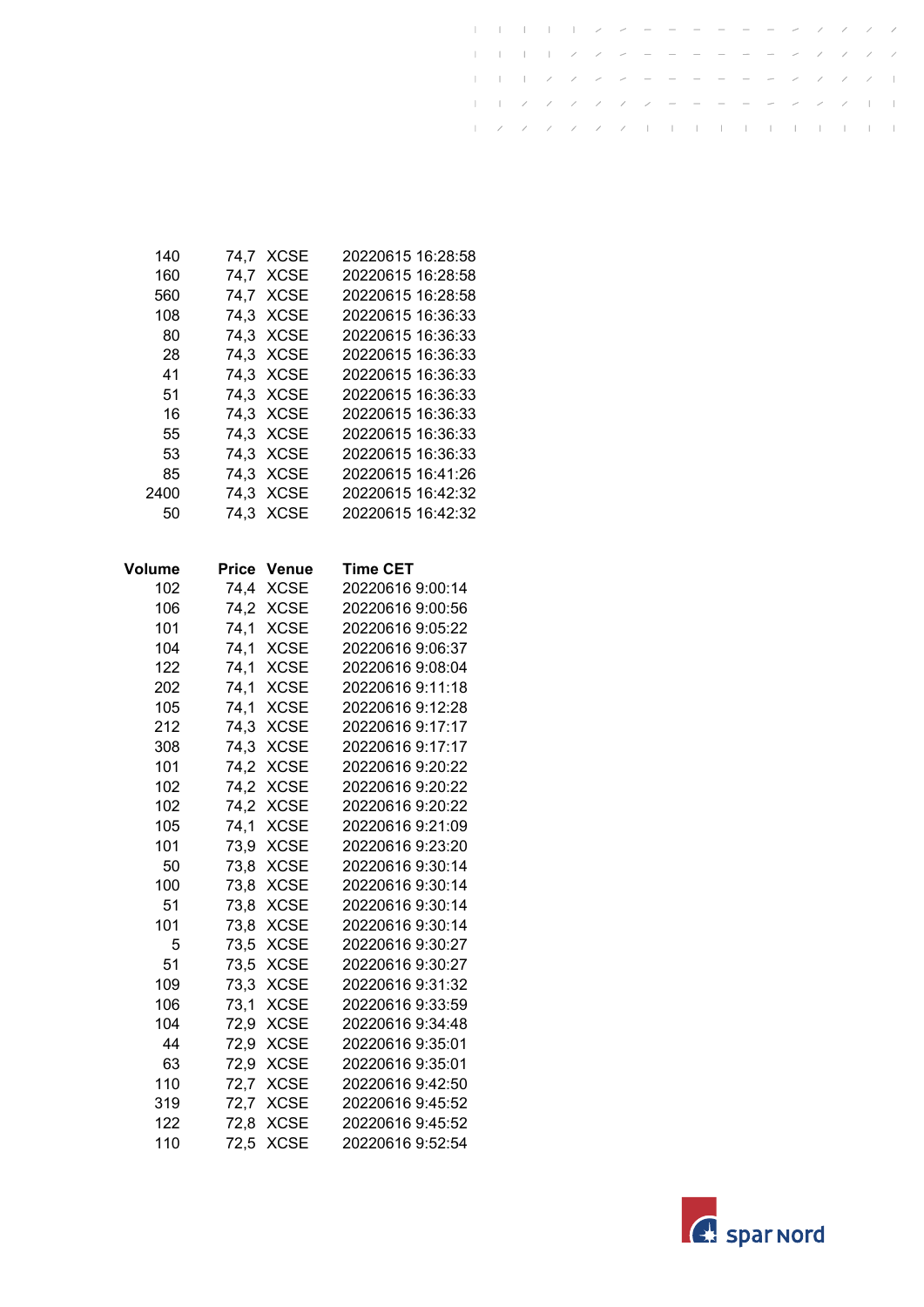| 109 | 72,5 | XCSE        | 20220616 9:52:54  |
|-----|------|-------------|-------------------|
| 46  | 72,5 | <b>XCSE</b> | 20220616 9:52:54  |
| 64  | 72,5 | <b>XCSE</b> | 20220616 9:52:54  |
| 45  | 72,4 | <b>XCSE</b> | 20220616 9:54:09  |
| 64  | 72,4 | <b>XCSE</b> | 20220616 9:54:09  |
| 206 | 72,5 | <b>XCSE</b> | 20220616 10:02:21 |
| 109 | 72,5 | <b>XCSE</b> | 20220616 10:02:21 |
| 9   | 72,4 | <b>XCSE</b> | 20220616 10:02:38 |
| 107 | 72,2 | <b>XCSE</b> | 20220616 10:05:25 |
| 3   | 72,2 | <b>XCSE</b> | 20220616 10:05:25 |
| 4   | 72,2 | <b>XCSE</b> | 20220616 10:05:25 |
| 104 | 72,1 | <b>XCSE</b> | 20220616 10:07:50 |
| 104 | 72,1 | <b>XCSE</b> | 20220616 10:10:12 |
| 2   | 72,1 | <b>XCSE</b> | 20220616 10:10:12 |
| 216 | 71,8 | <b>XCSE</b> | 20220616 10:15:38 |
| 211 | 71,6 | <b>XCSE</b> | 20220616 10:34:18 |
| 106 | 71,6 | XCSE        | 20220616 10:34:18 |
| 209 | 71,5 | <b>XCSE</b> | 20220616 10:34:18 |
| 106 | 71,5 | <b>XCSE</b> | 20220616 10:34:18 |
| 106 | 71,4 | <b>XCSE</b> | 20220616 10:36:02 |
| 110 | 71,2 | <b>XCSE</b> | 20220616 10:45:03 |
| 103 | 71,2 | <b>XCSE</b> | 20220616 10:50:41 |
| 98  | 71,2 | <b>XCSE</b> | 20220616 10:50:41 |
| 211 | 71,2 | <b>XCSE</b> | 20220616 10:52:41 |
| 109 | 71,1 | <b>XCSE</b> | 20220616 11:00:01 |
| 110 | 71,1 | <b>XCSE</b> | 20220616 11:00:37 |
| 15  | 71   | <b>XCSE</b> | 20220616 11:04:50 |
| 186 | 71   | <b>XCSE</b> | 20220616 11:04:50 |
| 106 | 71   | <b>XCSE</b> | 20220616 11:06:30 |
| 107 | 70,9 | <b>XCSE</b> | 20220616 11:07:26 |
| 183 | 70,9 | <b>XCSE</b> | 20220616 11:21:12 |
| 20  | 70,9 | <b>XCSE</b> | 20220616 11:21:12 |
| 173 | 70,8 | <b>XCSE</b> | 20220616 11:33:32 |
| 29  | 70,8 | <b>XCSE</b> | 20220616 11:33:32 |
| 105 | 70,8 | <b>XCSE</b> | 20220616 11:33:32 |
| 10  | 70,8 | XCSE        | 20220616 11:33:32 |
| 106 | 70,8 | <b>XCSE</b> | 20220616 11:33:32 |
| 14  | 70,7 | <b>XCSE</b> | 20220616 11:40:36 |
| 68  | 70,7 | <b>XCSE</b> | 20220616 11:40:36 |
| 15  | 70,7 | <b>XCSE</b> | 20220616 11:40:36 |
| 101 | 70,7 | <b>XCSE</b> | 20220616 11:40:36 |
| 5   | 70,7 | <b>XCSE</b> | 20220616 11:40:36 |
| 16  | 70,7 | <b>XCSE</b> | 20220616 11:40:36 |
| 101 | 70,7 | <b>XCSE</b> | 20220616 11:40:36 |
| 85  | 70,7 | <b>XCSE</b> | 20220616 11:40:36 |

 $\mathbf{I}$ 

 $\mathbf{I}$  $\mathbf{I}$  $\pm$  $\pm$   $\overline{1}$ 

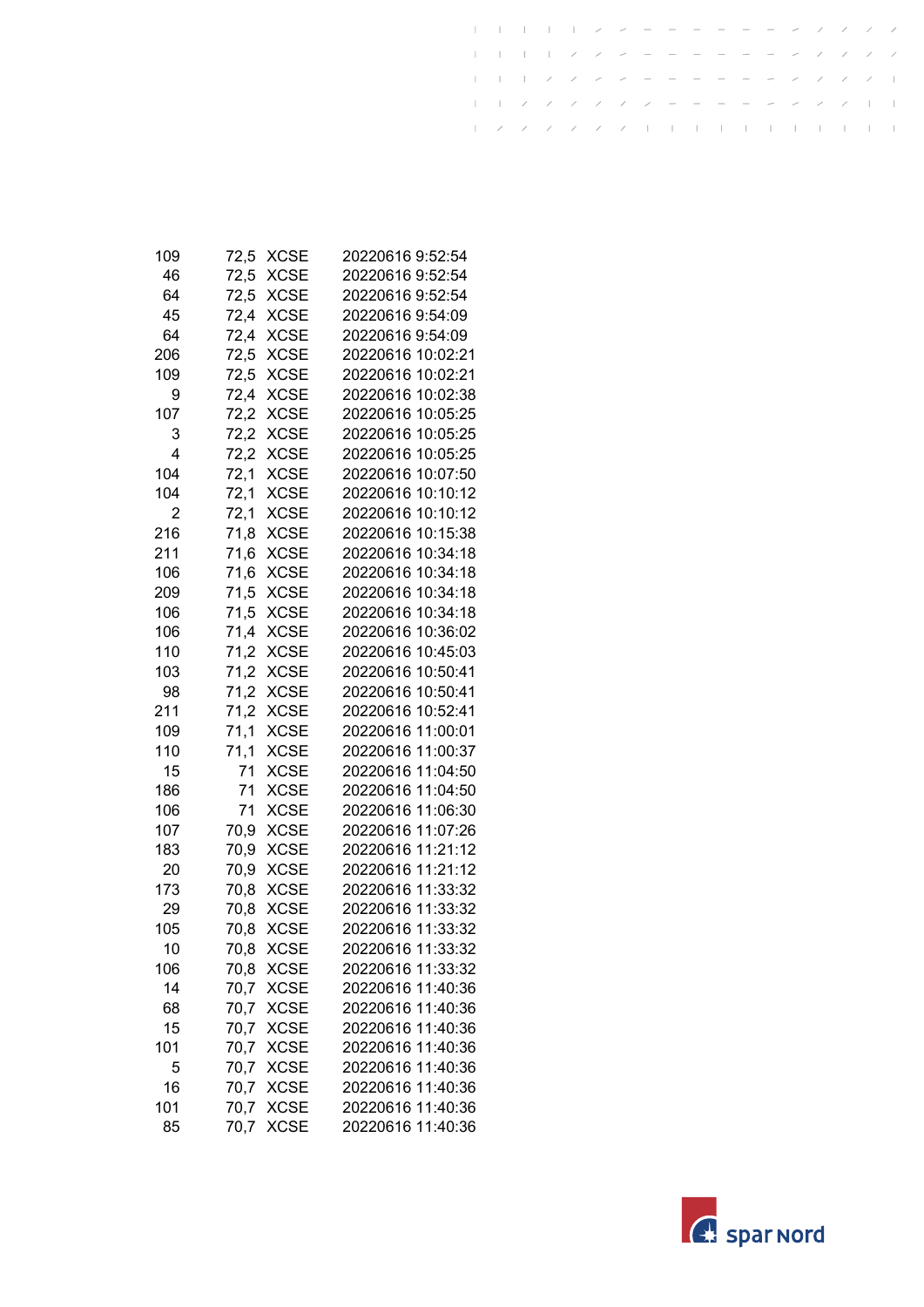| 500  | 70,5 | <b>XCSE</b> | 20220616 11:40:36 |
|------|------|-------------|-------------------|
| 5    | 70,6 | <b>XCSE</b> | 20220616 11:40:36 |
| 7    | 70,6 | <b>XCSE</b> | 20220616 11:40:36 |
| 95   | 70,6 | <b>XCSE</b> | 20220616 11:40:36 |
| 215  | 70,6 | <b>XCSE</b> | 20220616 11:42:44 |
| 102  | 70,4 | <b>XCSE</b> | 20220616 11:45:40 |
| 56   | 70,6 | <b>XCSE</b> | 20220616 11:48:23 |
| 47   | 70,6 | <b>XCSE</b> | 20220616 11:48:50 |
| 56   | 70,6 | <b>XCSE</b> | 20220616 11:48:50 |
| 102  | 70,5 | <b>XCSE</b> | 20220616 11:51:49 |
| 321  | 70,6 | <b>XCSE</b> | 20220616 12:06:52 |
| 150  | 70,7 | <b>XCSE</b> | 20220616 12:13:21 |
| 56   | 70,7 | <b>XCSE</b> | 20220616 12:13:21 |
| 42   | 70,5 | <b>XCSE</b> | 20220616 12:19:02 |
| 59   | 70,5 | <b>XCSE</b> | 20220616 12:19:02 |
| 60   | 70,4 | XCSE        | 20220616 12:27:09 |
| 42   | 70,4 | <b>XCSE</b> | 20220616 12:27:09 |
| 102  | 70,4 | <b>XCSE</b> | 20220616 12:27:09 |
| 102  | 70,2 | <b>XCSE</b> | 20220616 12:28:58 |
| 328  | 70,2 | <b>XCSE</b> | 20220616 12:28:58 |
| 25   | 70,2 | <b>XCSE</b> | 20220616 12:29:24 |
| 102  | 70.2 | <b>XCSE</b> | 20220616 12:29:24 |
| 102  | 70,2 | <b>XCSE</b> | 20220616 12:29:24 |
| 45   | 70,2 | <b>XCSE</b> | 20220616 12:29:24 |
| 108  | 70,2 | <b>XCSE</b> | 20220616 12:29:24 |
| 108  | 70,2 | <b>XCSE</b> | 20220616 12:45:25 |
| 105  | 70,1 | <b>XCSE</b> | 20220616 12:49:44 |
| 205  | 70,1 | <b>XCSE</b> | 20220616 12:58:30 |
| 327  | 70,4 | <b>XCSE</b> | 20220616 13:00:18 |
| 109  | 70,3 | <b>XCSE</b> | 20220616 13:02:13 |
| 208  | 70,3 | <b>XCSE</b> | 20220616 13:12:51 |
| 88   | 70,1 | <b>XCSE</b> | 20220616 13:17:10 |
| 38   | 70,1 | <b>XCSE</b> | 20220616 13:17:10 |
| 19   | 70,1 | <b>XCSE</b> | 20220616 13:17:10 |
| 68   | 70,1 | <b>XCSE</b> | 20220616 13:17:10 |
| 1000 | 70,1 | <b>XCSE</b> | 20220616 13:17:10 |
| 208  | 70,4 | <b>XCSE</b> | 20220616 13:27:39 |
| 110  | 70,4 | <b>XCSE</b> | 20220616 13:27:39 |
| 110  | 70,5 | <b>XCSE</b> | 20220616 13:35:09 |
| 17   | 70,4 | <b>XCSE</b> | 20220616 13:41:13 |
| 90   | 70,4 | <b>XCSE</b> | 20220616 13:41:13 |
| 103  | 70,3 | <b>XCSE</b> | 20220616 13:44:18 |
| 104  | 70,2 | <b>XCSE</b> | 20220616 13:49:53 |
| 103  | 70,3 | <b>XCSE</b> | 20220616 13:59:53 |
| 103  | 70,5 | <b>XCSE</b> | 20220616 14:17:10 |
|      |      |             |                   |

 $\mathbf{I}$ 

 $\mathbf{I}$  $\mathbf{I}$  $\pm$  $\pm$   $\overline{1}$ 

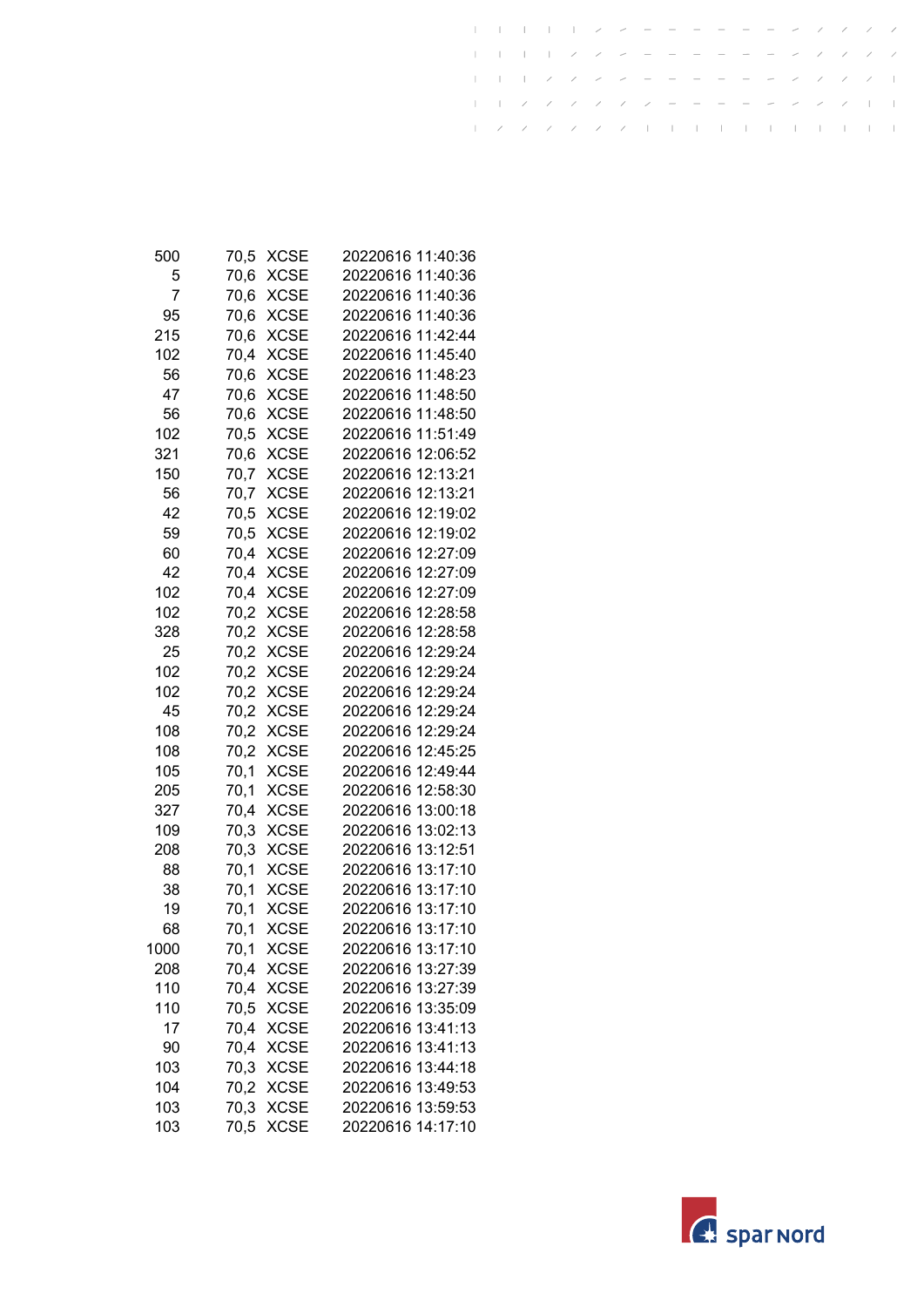| 22   | 70,5 | XCSE        | 20220616 14:25:48 |
|------|------|-------------|-------------------|
| 87   | 70,5 | <b>XCSE</b> | 20220616 14:25:48 |
| 82   | 70,5 | <b>XCSE</b> | 20220616 14:29:30 |
| 22   | 70,5 | <b>XCSE</b> | 20220616 14:29:30 |
| 101  | 70,6 | <b>XCSE</b> | 20220616 14:31:03 |
| 101  | 70,6 | <b>XCSE</b> | 20220616 14:31:03 |
| 209  | 70,9 | <b>XCSE</b> | 20220616 14:47:12 |
| 102  | 70,8 | <b>XCSE</b> | 20220616 14:51:04 |
| 109  | 70,7 | <b>XCSE</b> | 20220616 14:57:13 |
| 109  | 70,6 | <b>XCSE</b> | 20220616 15:06:39 |
| 110  | 70,4 | <b>XCSE</b> | 20220616 15:20:45 |
| 103  | 70,3 | <b>XCSE</b> | 20220616 15:21:56 |
| 103  | 70,3 | <b>XCSE</b> | 20220616 15:21:56 |
| 150  | 70,4 | <b>XCSE</b> | 20220616 15:29:07 |
| 88   | 70,4 | <b>XCSE</b> | 20220616 15:29:07 |
| 33   | 70,4 | <b>XCSE</b> | 20220616 15:29:07 |
| 56   | 70,4 | <b>XCSE</b> | 20220616 15:29:07 |
| 327  | 70,3 | <b>XCSE</b> | 20220616 15:35:25 |
| 150  | 70,4 | <b>XCSE</b> | 20220616 15:35:25 |
| 137  | 70,4 | <b>XCSE</b> | 20220616 15:36:52 |
| 25   | 70,4 | <b>XCSE</b> | 20220616 15:36:52 |
| 70   | 70,4 | <b>XCSE</b> | 20220616 15:36:52 |
| 79   | 70,4 | <b>XCSE</b> | 20220616 15:36:52 |
| 319  | 70,2 | <b>XCSE</b> | 20220616 15:40:11 |
| 1000 | 70,2 | <b>XCSE</b> | 20220616 15:40:11 |
| 6    | 70,1 | <b>XCSE</b> | 20220616 15:43:40 |
| 102  | 70,1 | <b>XCSE</b> | 20220616 15:43:40 |
| 90   | 70,1 | <b>XCSE</b> | 20220616 15:43:40 |
| 108  | 70,1 | <b>XCSE</b> | 20220616 15:43:40 |
| 18   | 70,1 | <b>XCSE</b> | 20220616 15:43:40 |
| 108  | 70,1 | <b>XCSE</b> | 20220616 15:43:40 |
| 101  | 70,2 | <b>XCSE</b> | 20220616 15:48:23 |
| 117  | 70,2 | <b>XCSE</b> | 20220616 15:50:09 |
| 74   | 70,1 | <b>XCSE</b> | 20220616 15:50:11 |
| 102  | 70,1 | <b>XCSE</b> | 20220616 15:50:11 |
| 130  | 70,1 | XCSE        | 20220616 15:50:11 |
| 1    | 70,1 | <b>XCSE</b> | 20220616 15:50:11 |
| 275  | 70,1 | <b>XCSE</b> | 20220616 15:55:55 |
| 33   | 70,1 | <b>XCSE</b> | 20220616 15:57:04 |
| 70   | 70,1 | <b>XCSE</b> | 20220616 15:57:04 |
| 88   | 70,3 | <b>XCSE</b> | 20220616 16:00:25 |
| 15   | 70,3 | <b>XCSE</b> | 20220616 16:00:25 |
| 424  | 70,4 | <b>XCSE</b> | 20220616 16:03:53 |
| 208  | 70,4 | <b>XCSE</b> | 20220616 16:03:53 |
| 162  | 70,5 | <b>XCSE</b> | 20220616 16:08:38 |

 $\mathbf{I}$ 

 $\mathbf{I}$  $\mathbf{I}$  $\pm$  $\pm$   $\overline{1}$ 

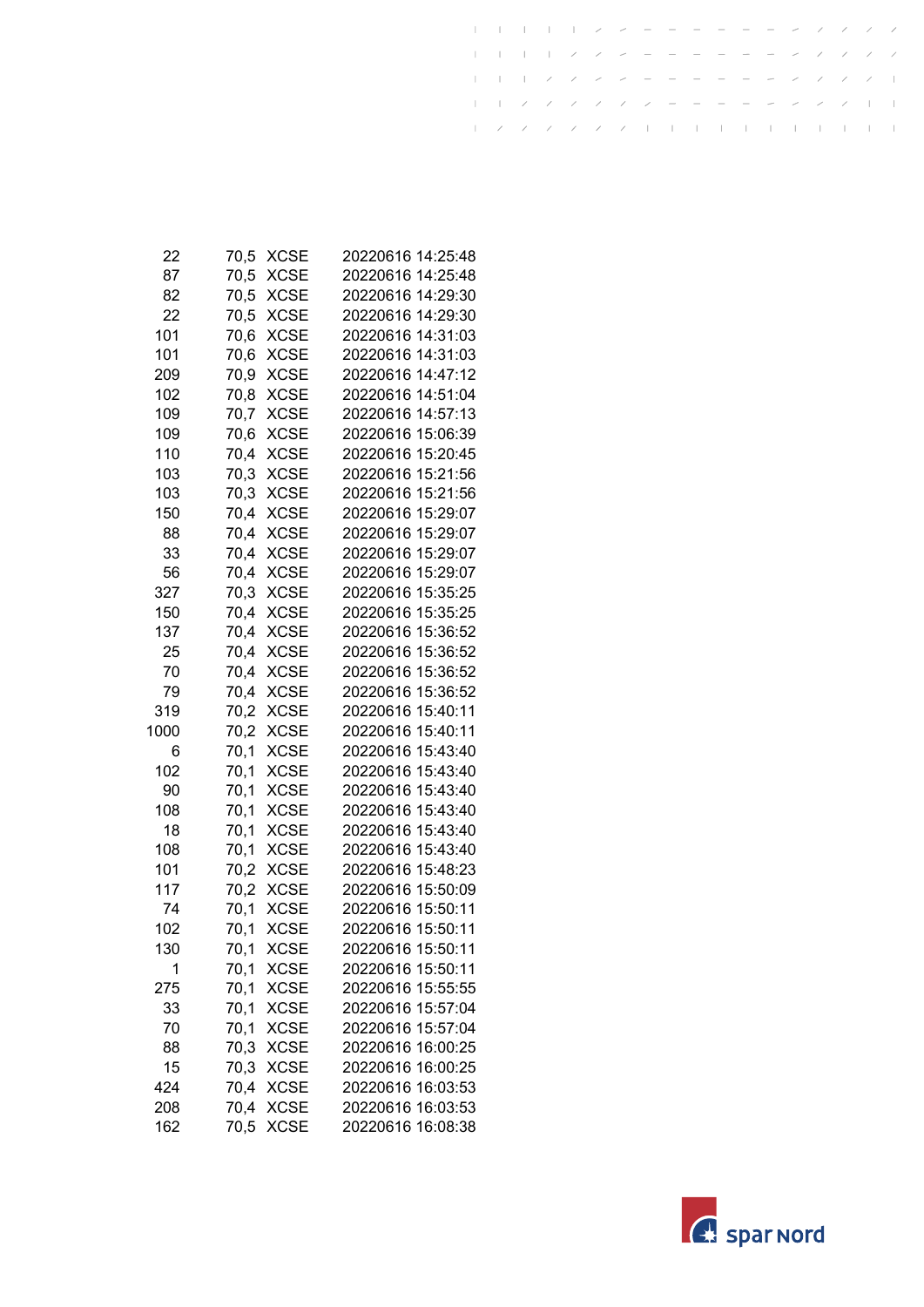| 103 | 70,5 | XCSE        | 20220616 16:10:58 |
|-----|------|-------------|-------------------|
| 103 | 70,5 | XCSE        | 20220616 16:10:58 |
| 103 | 70,5 | <b>XCSE</b> | 20220616 16:10:58 |
| 59  | 70,5 | <b>XCSE</b> | 20220616 16:10:58 |
| 247 | 70,5 | <b>XCSE</b> | 20220616 16:10:58 |
| 103 | 70,5 | <b>XCSE</b> | 20220616 16:11:28 |
| 275 | 70,5 | <b>XCSE</b> | 20220616 16:11:28 |
| 33  | 70,5 | XCSE        | 20220616 16:11:28 |
| 3   | 70,4 | <b>XCSE</b> | 20220616 16:11:52 |
| 102 | 70,6 | <b>XCSE</b> | 20220616 16:14:09 |
| 102 | 70,5 | <b>XCSE</b> | 20220616 16:14:58 |
| 167 | 70,5 | <b>XCSE</b> | 20220616 16:14:58 |
| 2   | 70,5 | <b>XCSE</b> | 20220616 16:14:58 |
| 36  | 70,5 | <b>XCSE</b> | 20220616 16:14:58 |
| 103 | 70,5 | XCSE        | 20220616 16:14:58 |
| 205 | 70,5 | <b>XCSE</b> | 20220616 16:18:42 |
| 205 | 70,5 | <b>XCSE</b> | 20220616 16:18:42 |
| 103 | 70,5 | <b>XCSE</b> | 20220616 16:18:42 |
| 107 | 70,4 | <b>XCSE</b> | 20220616 16:19:01 |
| 107 | 70,4 | <b>XCSE</b> | 20220616 16:19:01 |
| 217 | 70,6 | <b>XCSE</b> | 20220616 16:22:00 |
| 108 | 70,6 | <b>XCSE</b> | 20220616 16:22:00 |
| 3   | 70,6 | <b>XCSE</b> | 20220616 16:22:00 |
| 108 | 70,6 | XCSE        | 20220616 16:22:00 |
| 18  | 70,6 | <b>XCSE</b> | 20220616 16:22:00 |
| 53  | 70,5 | <b>XCSE</b> | 20220616 16:22:31 |
| 63  | 70,5 | <b>XCSE</b> | 20220616 16:22:31 |
| 210 | 70,7 | <b>XCSE</b> | 20220616 16:27:37 |
| 137 | 70,7 | <b>XCSE</b> | 20220616 16:27:37 |
| 73  | 70,7 | <b>XCSE</b> | 20220616 16:27:37 |
| 71  | 70,7 | <b>XCSE</b> | 20220616 16:36:12 |
| 144 | 70,7 | <b>XCSE</b> | 20220616 16:36:12 |
| 215 | 70,7 | <b>XCSE</b> | 20220616 16:36:12 |
| 26  | 70,8 | <b>XCSE</b> | 20220616 16:36:12 |
| 819 | 70,8 | <b>XCSE</b> | 20220616 16:36:12 |
| 98  | 70,8 | XCSE        | 20220616 16:36:12 |
| 13  | 70,8 | <b>XCSE</b> | 20220616 16:36:12 |
| 92  | 70,8 | <b>XCSE</b> | 20220616 16:36:12 |
| 17  | 70,8 | <b>XCSE</b> | 20220616 16:36:12 |
| 13  | 70,8 | <b>XCSE</b> | 20220616 16:36:12 |
| 92  | 70,8 | <b>XCSE</b> | 20220616 16:36:12 |
| 14  | 70,8 | <b>XCSE</b> | 20220616 16:36:12 |
| 92  | 70,8 | <b>XCSE</b> | 20220616 16:36:12 |
| 132 | 70,8 | <b>XCSE</b> | 20220616 16:36:12 |
| 189 | 70,8 | <b>XCSE</b> | 20220616 16:36:16 |

 $\mathbf{I}$ 

 $\mathbf{I}$  $\mathbf{I}$  $\pm$  $\pm$   $\overline{1}$ 

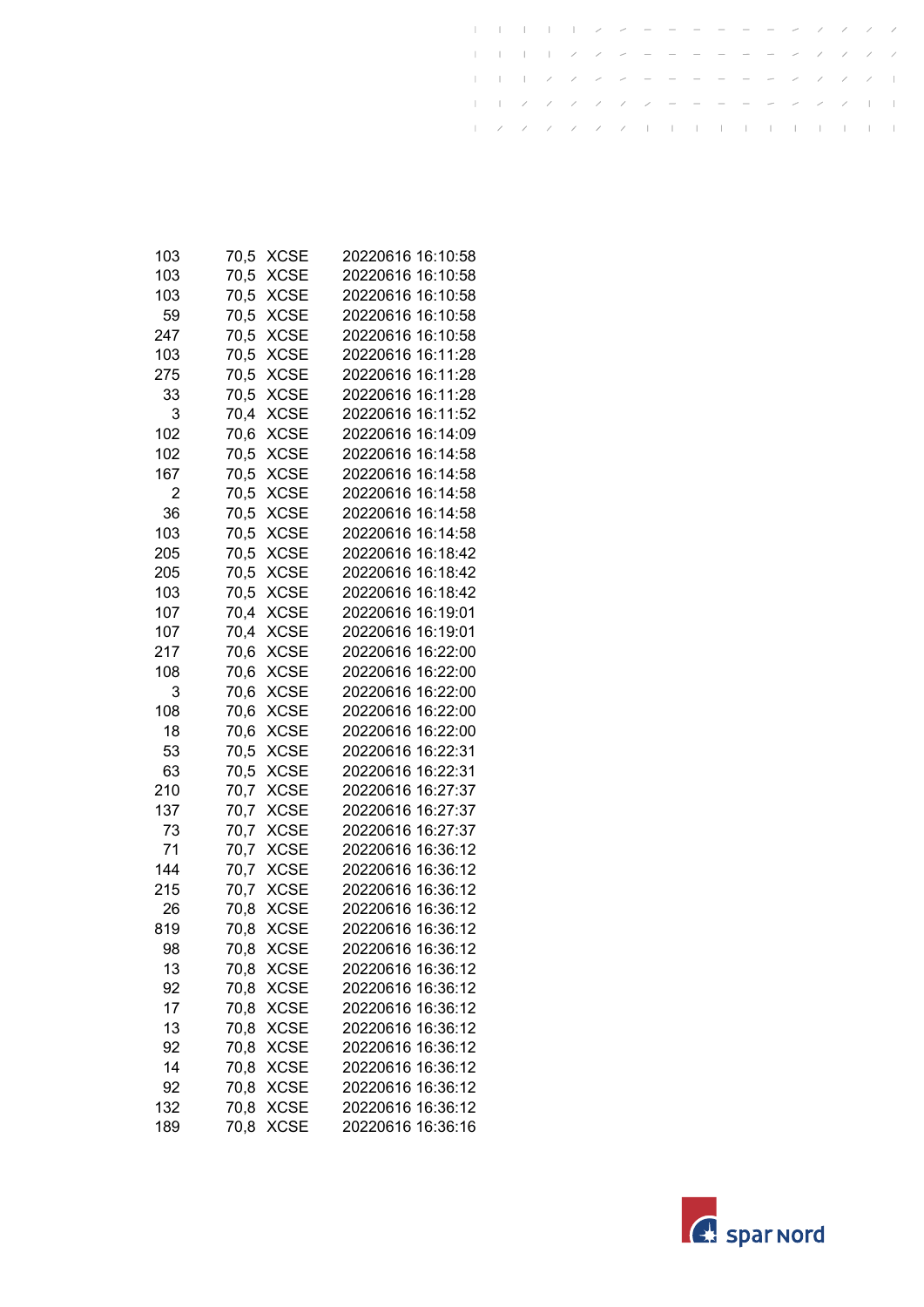| 97  | 70.8 | XCSE        | 20220616 16:36:16 |
|-----|------|-------------|-------------------|
| 111 | 70,8 | XCSE        | 20220616 16:36:16 |
| 19  | 70.8 | <b>XCSE</b> | 20220616 16:36:16 |
| 2   | 70.8 | <b>XCSE</b> | 20220616 16:36:16 |
| 304 | 70,8 | <b>XCSE</b> | 20220616 16:41:14 |
| 106 | 70.8 | XCSE        | 20220616 16:41:14 |
| 110 | 70.8 | <b>XCSE</b> | 20220616 16:41:14 |
| 92  | 70.8 | <b>XCSE</b> | 20220616 16:41:14 |
| 139 | 70,8 | <b>XCSE</b> | 20220616 16:41:14 |
| 517 | 70.8 | XCSE        | 20220616 16:45:00 |
| 400 | 70.9 | XCSE        | 20220616 16:45:11 |
| 101 | 70.9 | XCSE        | 20220616 16:45:55 |
| 101 | 70,8 | XCSE        | 20220616 16:45:55 |
| 101 | 70.8 | XCSE        | 20220616 16:45:55 |
| 3   | 70.8 | XCSE        | 20220616 16:45:55 |
| 169 | 70.8 | XCSE        | 20220616 16:47:39 |
| 161 | 70.8 | XCSE        | 20220616 16:47:39 |
| 3   | 70.8 | XCSE        | 20220616 16:47:39 |
| 98  | 70.8 | <b>XCSE</b> | 20220616 16:48:04 |
| 4   | 70.8 | XCSE        | 20220616 16:48:04 |
| 103 | 70.8 | XCSE        | 20220616 16:48:04 |
| 4   | 70.8 | XCSE        | 20220616 16:48:04 |
| 87  | 70.8 | XCSE        | 20220616 16:48:04 |
| 15  | 70.8 | <b>XCSE</b> | 20220616 16:48:04 |
| 203 | 70.8 | XCSE        | 20220616 16:49:08 |
| 104 | 70,8 | XCSE        | 20220616 16:49:08 |
| 50  | 70.8 | XCSE        | 20220616 16:49:34 |
| 30  | 70.8 | <b>XCSE</b> | 20220616 16:49:34 |
| 69  | 70.8 | XCSE        | 20220616 16:49:34 |
|     |      |             |                   |

 $\mathbf{I}$ 

 $\mathbf{I}$  $\mathbf{I}$  $\pm$  $\pm$   $\overline{1}$ 

| Volume | Price Venue | <b>Time CET</b>  |
|--------|-------------|------------------|
| 109    | 72.4 XCSE   | 20220617 9:00:06 |
| 107    | 71,4 XCSE   | 20220617 9:02:30 |
| 105    | 71.2 XCSE   | 20220617 9:02:58 |
| 108    | 71,2 XCSE   | 20220617 9:03:31 |
| 105    | 71.7 XCSE   | 20220617 9:05:07 |
| 106    | 71,7 XCSE   | 20220617 9:12:00 |
| 106    | 71.7 XCSE   | 20220617 9:12:00 |
| 106    | 71.7 XCSE   | 20220617 9:12:00 |
| 6      | 71.6 XCSE   | 20220617 9:13:02 |
| 5      | 71.6 XCSE   | 20220617 9:13:02 |
| 90     | 71,6 XCSE   | 20220617 9:13:02 |
| 108    | 71,5 XCSE   | 20220617 9:13:30 |
| 10     | 72 XCSE     | 20220617 9:16:00 |

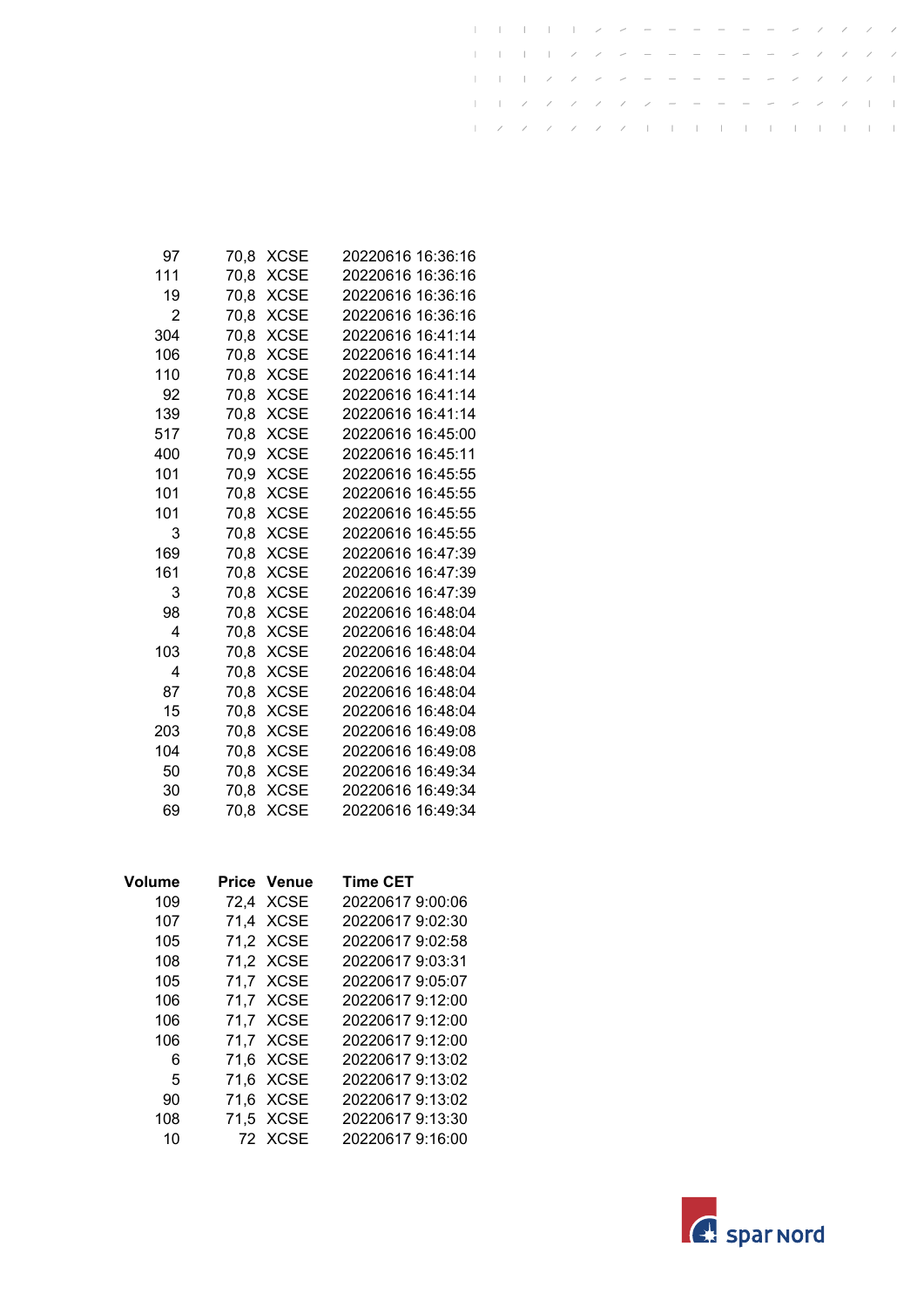| 93  | 72   | XCSE        | 20220617 9:16:00  |
|-----|------|-------------|-------------------|
| 51  | 71,9 | <b>XCSE</b> | 20220617 9:18:48  |
| 50  | 71,9 | <b>XCSE</b> | 20220617 9:18:48  |
| 103 | 71,8 | <b>XCSE</b> | 20220617 9:18:48  |
| 206 | 71,9 | <b>XCSE</b> | 20220617 9:26:00  |
| 202 | 72   | <b>XCSE</b> | 20220617 9:29:53  |
| 214 | 71,9 | <b>XCSE</b> | 20220617 9:34:33  |
| 110 | 71,8 | <b>XCSE</b> | 20220617 9:36:00  |
| 101 | 71,7 | <b>XCSE</b> | 20220617 9:37:31  |
| 108 | 71,9 | <b>XCSE</b> | 20220617 9:40:31  |
| 109 | 71,3 | <b>XCSE</b> | 20220617 9:41:51  |
| 22  | 72,6 | <b>XCSE</b> | 20220617 10:01:24 |
| 19  | 72,6 | <b>XCSE</b> | 20220617 10:01:24 |
| 105 | 72,7 | <b>XCSE</b> | 20220617 10:03:36 |
| 105 | 72,6 | <b>XCSE</b> | 20220617 10:04:46 |
| 5   | 72,6 | <b>XCSE</b> | 20220617 10:04:46 |
| 90  | 72,5 | <b>XCSE</b> | 20220617 10:16:53 |
| 16  | 72,5 | <b>XCSE</b> | 20220617 10:16:53 |
| 101 | 72,5 | <b>XCSE</b> | 20220617 10:19:59 |
| 102 | 72,7 | <b>XCSE</b> | 20220617 10:29:52 |
| 327 | 72,9 | <b>XCSE</b> | 20220617 10:34:07 |
| 18  | 72,9 | <b>XCSE</b> | 20220617 10:35:55 |
| 300 | 72,9 | <b>XCSE</b> | 20220617 10:36:08 |
| 11  | 72,9 | <b>XCSE</b> | 20220617 10:36:08 |
| 298 | 73   | <b>XCSE</b> | 20220617 10:39:23 |
| 134 | 73   | <b>XCSE</b> | 20220617 10:39:23 |
| 93  | 72,9 | <b>XCSE</b> | 20220617 10:44:32 |
| 14  | 72,9 | <b>XCSE</b> | 20220617 10:44:32 |
| 93  | 72,9 | <b>XCSE</b> | 20220617 10:47:33 |
| 13  | 72,9 | <b>XCSE</b> | 20220617 10:47:33 |
| 150 | 73   | <b>XCSE</b> | 20220617 11:04:28 |
| 36  | 73   | <b>XCSE</b> | 20220617 11:04:28 |
| 27  | 73   | <b>XCSE</b> | 20220617 11:04:28 |
| 32  | 73   | <b>XCSE</b> | 20220617 11:17:25 |
| 6   | 73   | <b>XCSE</b> | 20220617 11:19:53 |
| 69  | 72,8 | XCSE        | 20220617 11:23:00 |
| 34  | 72,8 | <b>XCSE</b> | 20220617 11:23:00 |
| 106 | 72,8 | <b>XCSE</b> | 20220617 11:23:00 |
| 101 | 72,7 | <b>XCSE</b> | 20220617 11:23:56 |
| 202 | 72,7 | <b>XCSE</b> | 20220617 11:23:56 |
| 202 | 72,8 | <b>XCSE</b> | 20220617 11:23:56 |
| 2   | 72,8 | <b>XCSE</b> | 20220617 11:23:56 |
| 102 | 72,7 | <b>XCSE</b> | 20220617 11:33:21 |
| 101 | 72,6 | <b>XCSE</b> | 20220617 11:40:33 |
| 101 | 72,6 | <b>XCSE</b> | 20220617 11:40:33 |
|     |      |             |                   |

 $\mathbf{I}$ 

 $\mathbf{I}$  $\mathbf{I}$  $\pm$  $\pm$   $\overline{1}$ 

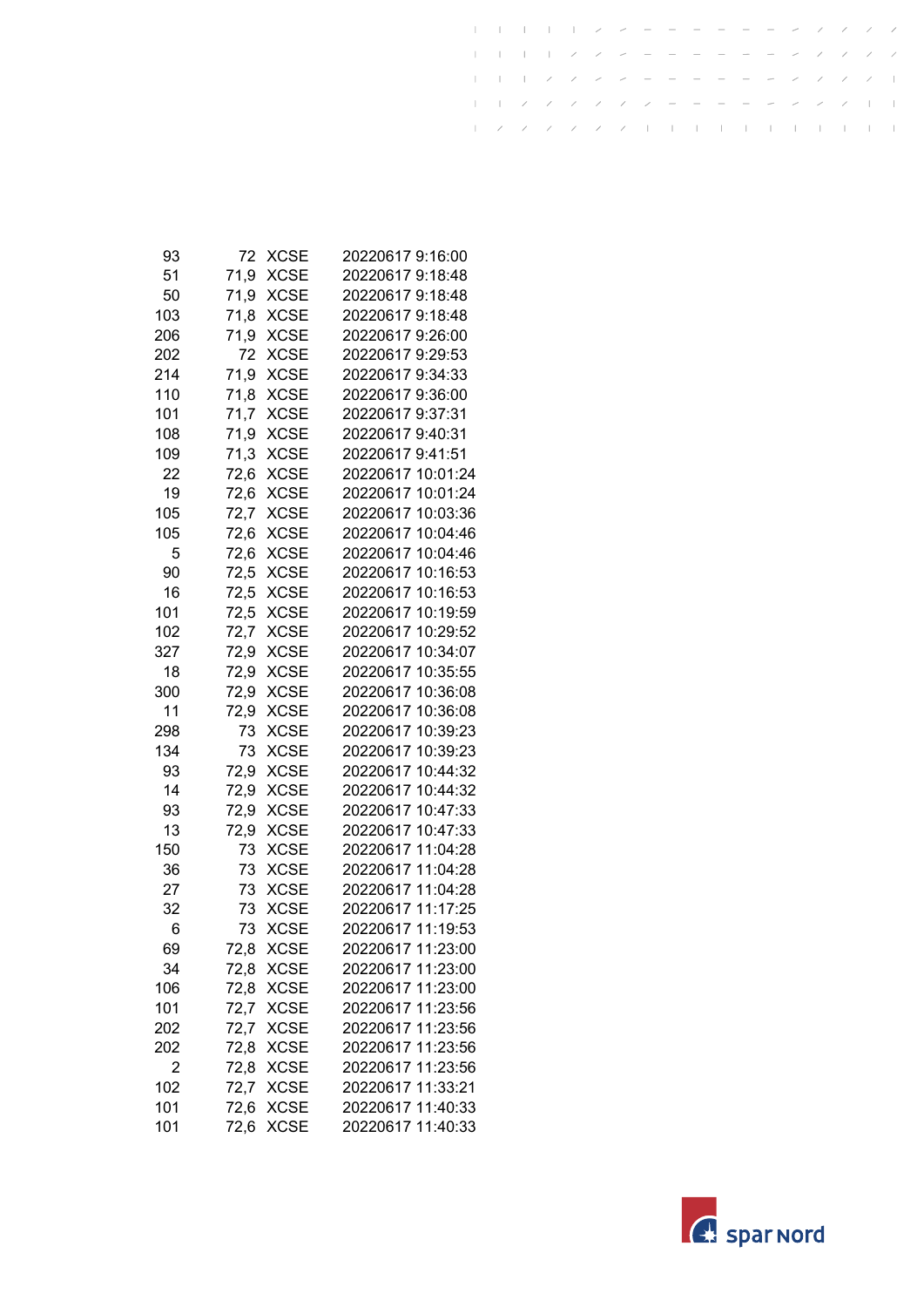| 109 | 72,5 | XCSE        | 20220617 11:51:42 |
|-----|------|-------------|-------------------|
| 108 | 72,4 | <b>XCSE</b> | 20220617 11:55:07 |
| 119 | 72,4 | <b>XCSE</b> | 20220617 11:55:59 |
| 90  | 72,4 | <b>XCSE</b> | 20220617 11:55:59 |
| 53  | 72,5 | <b>XCSE</b> | 20220617 12:01:00 |
| 186 | 72,3 | <b>XCSE</b> | 20220617 12:03:13 |
| 30  | 72,3 | <b>XCSE</b> | 20220617 12:03:13 |
| 101 | 72,3 | <b>XCSE</b> | 20220617 12:14:55 |
| 305 | 72,3 | <b>XCSE</b> | 20220617 12:14:55 |
| 1   | 72,7 | <b>XCSE</b> | 20220617 12:29:40 |
| 233 | 72,7 | <b>XCSE</b> | 20220617 12:29:40 |
| 23  | 72,7 | <b>XCSE</b> | 20220617 12:29:40 |
| 6   | 72,7 | <b>XCSE</b> | 20220617 12:36:10 |
| 97  | 72,7 | <b>XCSE</b> | 20220617 12:36:10 |
| 80  | 72,5 | <b>XCSE</b> | 20220617 12:38:56 |
| 220 | 72,6 | <b>XCSE</b> | 20220617 12:46:02 |
| 110 | 72,6 | <b>XCSE</b> | 20220617 12:46:02 |
| 110 | 72,6 | <b>XCSE</b> | 20220617 12:46:02 |
| 206 | 72,6 | <b>XCSE</b> | 20220617 13:00:22 |
| 218 | 72,5 | <b>XCSE</b> | 20220617 13:00:25 |
| 103 | 72,5 | <b>XCSE</b> | 20220617 13:06:23 |
| 151 | 73,1 | <b>XCSE</b> | 20220617 13:17:58 |
| 62  | 73,1 | <b>XCSE</b> | 20220617 13:17:58 |
| 151 | 72,9 | <b>XCSE</b> | 20220617 13:18:08 |
| 66  | 72,9 | <b>XCSE</b> | 20220617 13:18:08 |
| 107 | 72,8 | <b>XCSE</b> | 20220617 13:18:16 |
| 16  | 73,2 | <b>XCSE</b> | 20220617 13:31:12 |
| 18  | 73,2 | <b>XCSE</b> | 20220617 13:31:12 |
| 101 | 73,2 | <b>XCSE</b> | 20220617 13:35:21 |
| 67  | 73,2 | <b>XCSE</b> | 20220617 13:35:21 |
| 34  | 73,2 | <b>XCSE</b> | 20220617 13:35:21 |
| 108 | 73,1 | <b>XCSE</b> | 20220617 13:50:00 |
| 108 | 73,1 | <b>XCSE</b> | 20220617 13:50:00 |
| 101 | 73   | <b>XCSE</b> | 20220617 13:52:21 |
| 111 | 73,2 | <b>XCSE</b> | 20220617 14:07:03 |
| 71  | 73,1 | <b>XCSE</b> | 20220617 14:12:12 |
| 206 | 73,1 | <b>XCSE</b> | 20220617 14:14:42 |
| 13  | 73   | <b>XCSE</b> | 20220617 14:20:42 |
| 211 | 73   | <b>XCSE</b> | 20220617 14:20:42 |
| 93  | 73   | <b>XCSE</b> | 20220617 14:20:42 |
| 105 | 73   | <b>XCSE</b> | 20220617 14:20:42 |
| 110 | 72,9 | <b>XCSE</b> | 20220617 14:24:23 |
| 110 | 72,9 | <b>XCSE</b> | 20220617 14:24:23 |
| 17  | 72,9 | <b>XCSE</b> | 20220617 14:24:23 |
| 18  | 72,9 | <b>XCSE</b> | 20220617 14:25:13 |

 $\mathbf{I}$ 

 $\mathbf{I}$  $\mathbf{I}$  $\pm$  $\pm$   $\overline{1}$ 

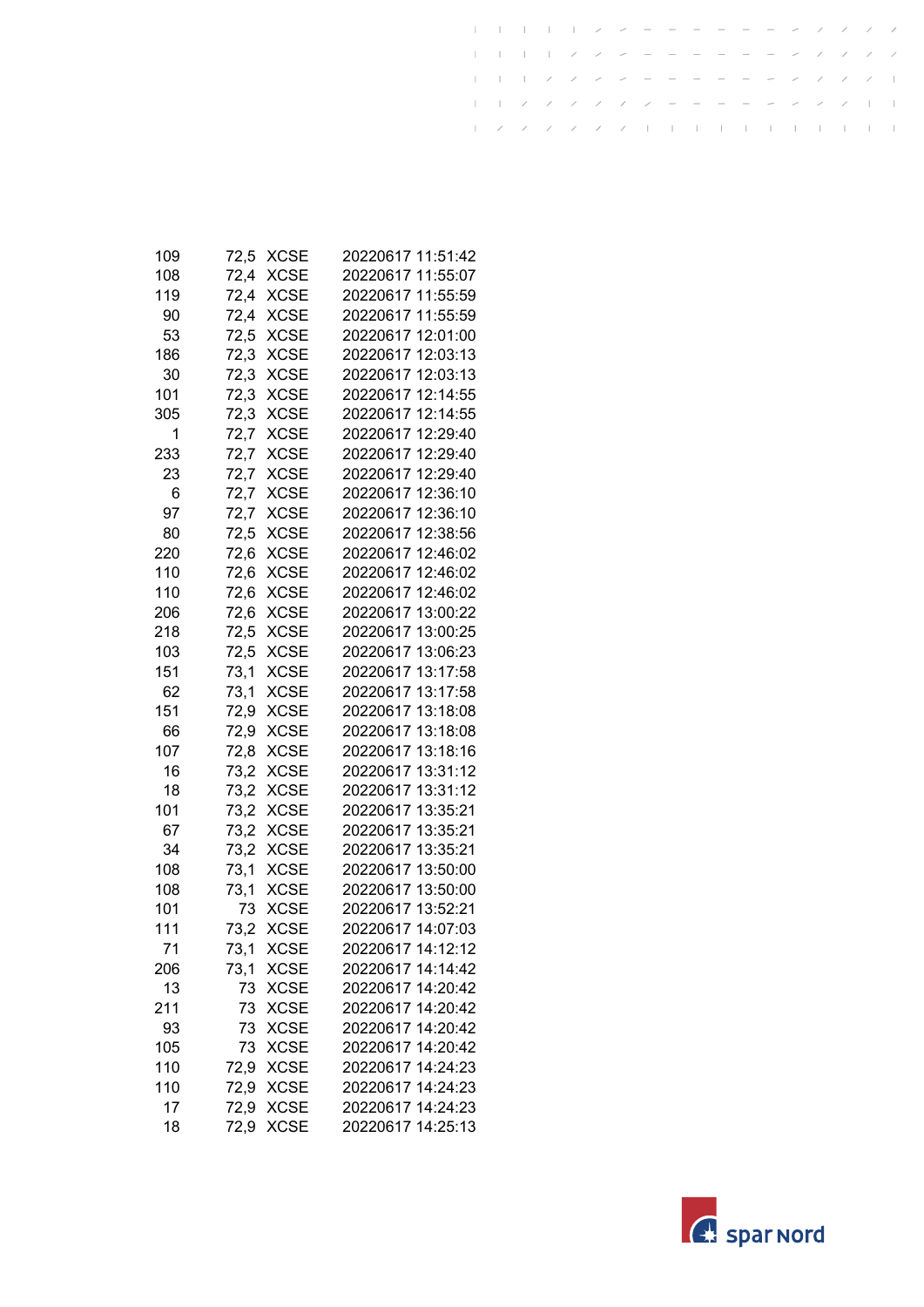| 78  | 72,9 | XCSE        | 20220617 14:25:13                      |
|-----|------|-------------|----------------------------------------|
| 7   | 72,9 | <b>XCSE</b> | 20220617 14:26:28                      |
| 18  | 72,9 | <b>XCSE</b> | 20220617 14:26:28                      |
| 78  | 72,9 | <b>XCSE</b> | 20220617 14:26:28                      |
| 104 | 72,9 | <b>XCSE</b> | 20220617 14:28:43                      |
| 101 | 72,9 | <b>XCSE</b> | 20220617 14:38:13                      |
| 100 | 72,9 | <b>XCSE</b> | 20220617 14:38:13                      |
| 100 | 72,9 | XCSE        | 20220617 14:38:13                      |
| 73  | 72,8 | <b>XCSE</b> | 20220617 14:38:14                      |
| 321 | 72,9 | <b>XCSE</b> | 20220617 14:45:19                      |
| 110 | 72,8 | <b>XCSE</b> | 20220617 14:53:02                      |
| 110 | 72,8 | <b>XCSE</b> | 20220617 14:53:02                      |
| 110 | 72,8 | <b>XCSE</b> | 20220617 14:53:02                      |
| 103 | 72,7 | <b>XCSE</b> | 20220617 15:08:24                      |
| 103 | 72,7 | XCSE        | 20220617 15:08:24                      |
| 104 | 72,7 | <b>XCSE</b> | 20220617 15:08:24                      |
| 104 | 72,7 | <b>XCSE</b> | 20220617 15:08:24                      |
| 103 | 72,6 | <b>XCSE</b> | 20220617 15:08:24                      |
| 8   | 72,6 | <b>XCSE</b> | 20220617 15:08:24                      |
| 107 | 72,5 | <b>XCSE</b> | 20220617 15:11:00                      |
| 203 | 72,7 | <b>XCSE</b> | 20220617 15:20:04                      |
| 99  | 72,7 | <b>XCSE</b> | 20220617 15:20:04                      |
| 161 | 72,7 | <b>XCSE</b> | 20220617 15:25:14                      |
| 57  | 72,7 | XCSE        | 20220617 15:25:14                      |
| 37  | 72,6 | <b>XCSE</b> | 20220617 15:29:00                      |
| 53  | 72,6 | <b>XCSE</b> | 20220617 15:29:00                      |
| 15  | 72,6 | <b>XCSE</b> | 20220617 15:29:00                      |
| 54  | 72,6 | <b>XCSE</b> | 20220617 15:29:00                      |
| 51  | 72,6 | <b>XCSE</b> | 20220617 15:29:14                      |
| 50  | 72,6 | <b>XCSE</b> | 20220617 15:29:14                      |
| 30  | 72,8 | <b>XCSE</b> | 20220617 15:30:19                      |
| 73  | 72,8 | <b>XCSE</b> | 20220617 15:30:19                      |
| 109 | 72,9 | <b>XCSE</b> | 20220617 15:38:42                      |
| 106 | 73,1 | <b>XCSE</b> | 20220617 15:45:00                      |
| 101 | 73,2 | <b>XCSE</b> | 20220617 15:50:54                      |
| 23  | 73,4 | XCSE        | 20220617 16:00:44                      |
| 3   | 73,4 | <b>XCSE</b> | 20220617 16:00:44                      |
| 271 | 73,4 | <b>XCSE</b> | 20220617 16:02:03<br>20220617 16:02:28 |
| 213 | 73,3 | <b>XCSE</b> |                                        |
| 18  | 73,3 | <b>XCSE</b> | 20220617 16:02:28                      |
| 89  | 73,3 | <b>XCSE</b> | 20220617 16:02:28                      |
| 103 | 73,3 | <b>XCSE</b> | 20220617 16:02:28                      |
| 103 | 73,3 | <b>XCSE</b> | 20220617 16:02:28                      |
| 101 | 73,3 | <b>XCSE</b> | 20220617 16:05:21                      |
| 10  | 73,3 | <b>XCSE</b> | 20220617 16:05:21                      |

 $\mathbf{I}$ 

 $\mathbf{I}$  $\mathbf{I}$  $\pm$  $\pm$   $\overline{1}$ 

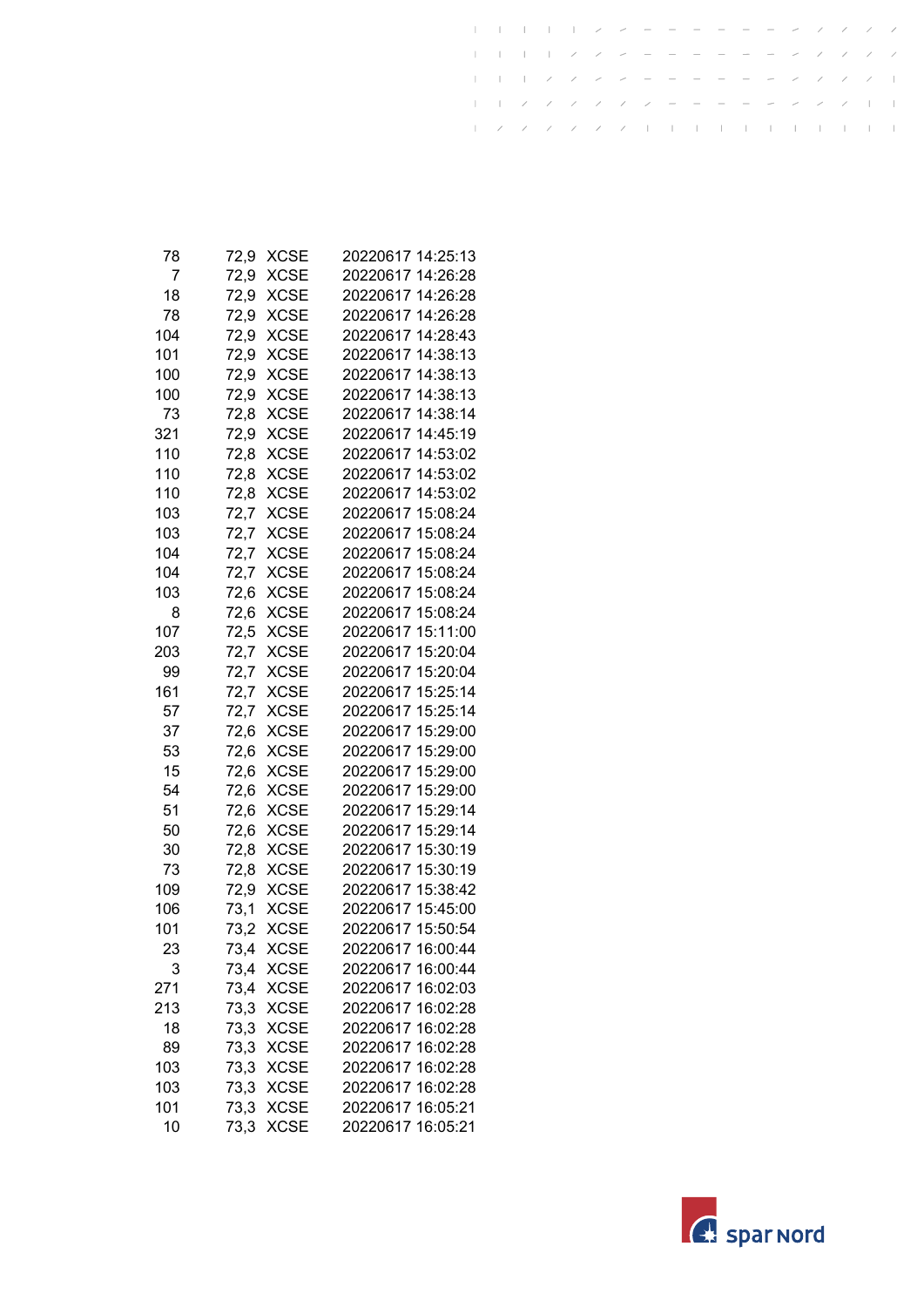| 101 | 73,3 | XCSE        | 20220617 16:05:21 |
|-----|------|-------------|-------------------|
| 394 | 73,3 | <b>XCSE</b> | 20220617 16:05:21 |
| 101 | 73,3 | <b>XCSE</b> | 20220617 16:05:21 |
| 65  | 73,3 | <b>XCSE</b> | 20220617 16:09:16 |
| 260 | 73,3 | <b>XCSE</b> | 20220617 16:09:16 |
| 73  | 73,3 | <b>XCSE</b> | 20220617 16:09:16 |
| 600 | 73,3 | <b>XCSE</b> | 20220617 16:09:16 |
| 85  | 73,3 | <b>XCSE</b> | 20220617 16:09:16 |
| 104 | 73,3 | <b>XCSE</b> | 20220617 16:15:31 |
| 219 | 73,3 | <b>XCSE</b> | 20220617 16:15:31 |
| 5   | 73,3 | <b>XCSE</b> | 20220617 16:15:31 |
| 148 | 73,3 | <b>XCSE</b> | 20220617 16:15:31 |
| 109 | 73,3 | <b>XCSE</b> | 20220617 16:15:31 |
| 110 | 73,3 | <b>XCSE</b> | 20220617 16:15:31 |
| 617 | 73,3 | <b>XCSE</b> | 20220617 16:15:31 |
| 700 | 73,3 | <b>XCSE</b> | 20220617 16:15:31 |
| 275 | 73,3 | <b>XCSE</b> | 20220617 16:15:31 |
| 304 | 73,2 | <b>XCSE</b> | 20220617 16:17:21 |
| 120 | 73,2 | <b>XCSE</b> | 20220617 16:17:21 |
| 196 | 73   | <b>XCSE</b> | 20220617 16:20:21 |
| 206 | 73   | <b>XCSE</b> | 20220617 16:21:06 |
| 90  | 73   | <b>XCSE</b> | 20220617 16:21:06 |
| 106 | 73   | <b>XCSE</b> | 20220617 16:21:06 |
| 17  | 73   | <b>XCSE</b> | 20220617 16:21:06 |
| 107 | 72,9 | <b>XCSE</b> | 20220617 16:22:37 |
| 108 | 72,9 | <b>XCSE</b> | 20220617 16:22:37 |
| 91  | 72,9 | <b>XCSE</b> | 20220617 16:22:37 |
| 17  | 72,9 | <b>XCSE</b> | 20220617 16:22:37 |
| 108 | 72,9 | <b>XCSE</b> | 20220617 16:22:37 |
| 107 | 72,9 | <b>XCSE</b> | 20220617 16:22:37 |
| 107 | 72,9 | <b>XCSE</b> | 20220617 16:22:37 |
| 107 | 72,9 | <b>XCSE</b> | 20220617 16:22:37 |
| 501 | 73   | <b>XCSE</b> | 20220617 16:27:16 |
| 63  | 73   | <b>XCSE</b> | 20220617 16:28:31 |
| 186 | 73   | <b>XCSE</b> | 20220617 16:28:31 |
| 157 | 73   | <b>XCSE</b> | 20220617 16:28:31 |
| 228 | 73   | <b>XCSE</b> | 20220617 16:28:31 |
| 83  | 73   | <b>XCSE</b> | 20220617 16:28:31 |
| 102 | 72,9 | <b>XCSE</b> | 20220617 16:31:05 |
| 102 | 72,9 | <b>XCSE</b> | 20220617 16:31:05 |
| 102 | 72,9 | <b>XCSE</b> | 20220617 16:31:05 |
| 306 | 72,9 | <b>XCSE</b> | 20220617 16:31:05 |
| 101 | 72,9 | <b>XCSE</b> | 20220617 16:31:05 |
| 101 | 72,9 | <b>XCSE</b> | 20220617 16:31:05 |
| 98  | 72,9 | <b>XCSE</b> | 20220617 16:31:05 |

 $\mathbf{I}$ 

 $\mathbf{I}$  $\mathbf{I}$  $\pm$  $\pm$   $\overline{1}$